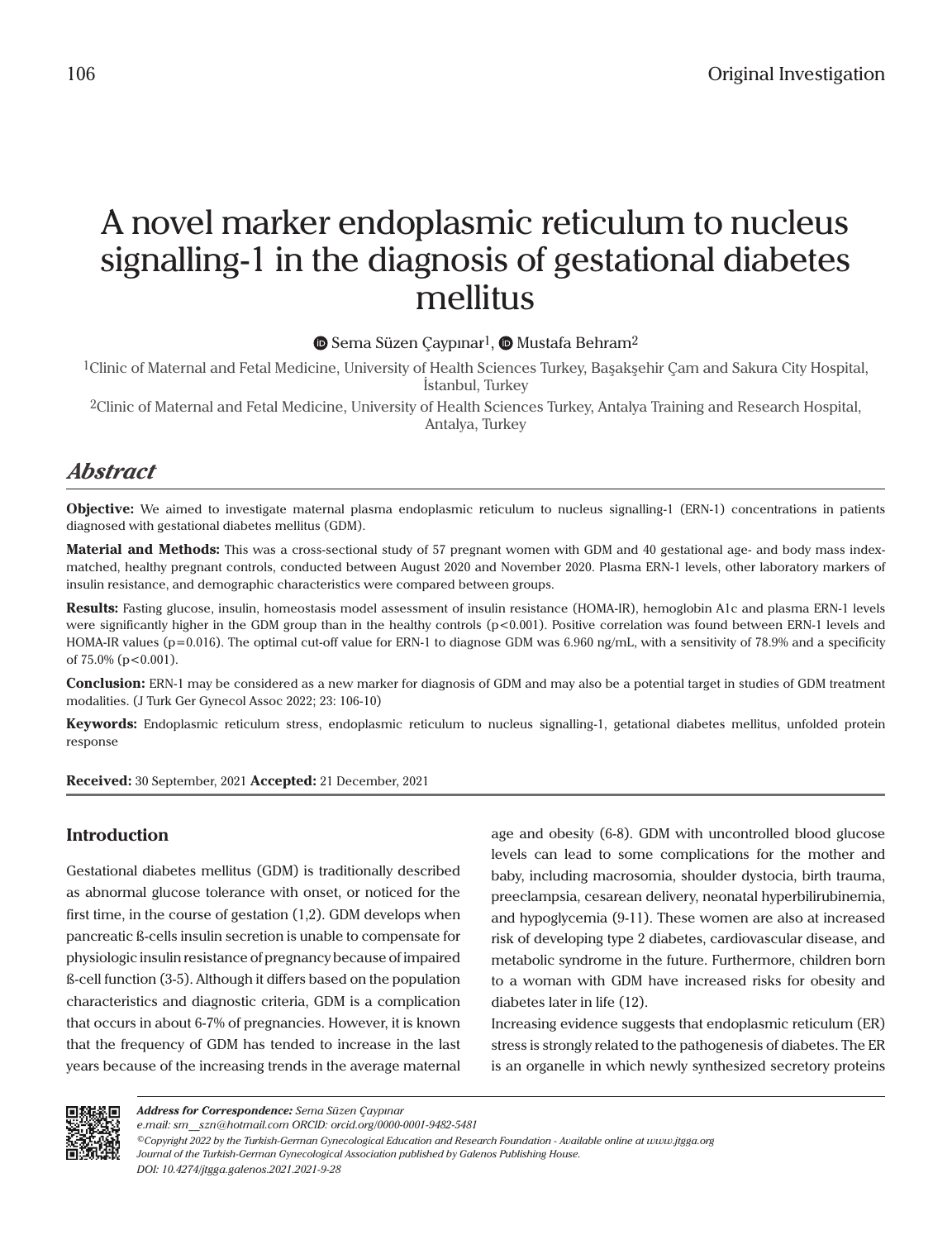are folded and assembled. Peripheral insulin resistance can induce pancreatic ß-cells to increase production of proinsulin. Overproduction of proinsulin leads to excessive unfolded or misfolded proinsulin accumulation in the ER. When this accumulation becomes intolerable, ß-cell toxicity death occurs. This is known as ER stress. In an attempt to ameliorate the ER stress, a defense system known as the "unfolded protein response" (UPR) is activated in ß-cells (13-15). UPR signaling is regulated by three main molecules: endoribonuclease inositol-requiring protein-1 $\alpha$  (IRE-1 $\alpha$ ); activating transcription factor-6; and protein kinase RNA-like endoplasmic reticulum kinase (16). IRE-1 $\alpha$  is encoded by the *ERN-1* gene in humans and is also known as ER to nucleus signalling-1 (ERN-1). Since the pathophysiology of GDM is similar to type 2 diabetes, we hypothesized that ERN-1 levels may be altered in patients with GDM, secondary to increased ER stress and UPR activation.

In this study, we investigated circulating levels of ERN-1 in patients with GDM and compared these with healthy pregnant controls. To the best of our knowledge, this is the first study to examine circulating levels of ERN-1 and its utility in the diagnosis of GDM.

#### **Material and Methods**

#### **Patient selection**

This cross-sectional study was performed in the Perinatology outpatient clinic of the University of Health Sciences Turkey, Kanuni Sultan Süleyman Training and Research Hospital, between January 2020 and May 2020. The study was approved by the University of Health Sciences Turkey, Kanuni Sultan Süleyman Training and Research Hospital Clinical Research Ethics Committee (approval number: KAEK/2020.07.159). Written informed consent was obtained from all participants. Singleton pregnant women between 24 and 28 gestational weeks were eligible for participation. The GDM group consisted of pregnant women diagnosed following an oral glucose tolerance test (OGTT) while the healthy control group of randomly selected gestational week- and body mass index (BMI)-matched healthy pregnant women had normal results on OGTT. GDM screening was performed with a 75 g OGTT in all participants. According to the International Association of Diabetes and Pregnancy Study Groups criteria, GDM was diagnosed if at least one of the following plasma glucose levels (fasting ≥92 mg/dL, 1 hour ≥180 mg/dL, 2 hour ≥153 mg/dL) were obtained (1). In patients diagnosed with GDM, diet modification was made and insulin therapy was started, if necessary.

Patients who had pre-existing diabetes mellitus, chronic hypertension or gestational hypertensive disorders, and multiple gestation were excluded.

#### **Blood sampling**

Fasting venous blood samples were taken from patients to analyze ERN-1 concentrations. After clotting, the samples were immediately centrifuged at 3000 rpm for 10 minutes. Serum was separated and stored at  $-80$  °C until analysis. A commercial ELISA kit was used for the quantitative analysis of ERN-1 levels (Mybiosource Inc., San Diego, CA, USA. Catalog No: MBS1603218).

For secondary comparative analyses, insulin and hemoglobin A1c (HbA1c) concentrations were analyzed. The homeostatic model assessment of insulin resistance (HOMA-IR) values were calculated with the following equation: fasting glucose (mmol) x fasting insulin (lU/mL)/22.5.

#### **Statistical analysis**

Statistical analyses were performed using the Statistical Package for Social Sciences (SPSS) version 20.0 (SPSS Inc., Chicago, IL, United States). Kolmogorov-Smirnov and Shapiro-Wilk tests were used to analyze the distribution of continuous variables. The Levene test was used to analyze the homogeneities of variances. Chi-square and/or Fisher's exact test for categorical variables and Student's t-test or Mann-Whitney U test for continuous variables were used to evaluate differences between groups. Correlations between variables and ERN-1 were evaluated by Spearman's correlation coefficient and related p-values. ERN-1 cut-off value was estimated by using the index of Youden. A  $p < 0.05$  was considered as statistically significant. Post-hoc analysis was conducted for ERN-1, which was determined as the primary outcome variable of the study, in order to find a statistically significant difference of approximately 20% between the control and GDM groups means, for which the sample size was calculated according to the F-test with 0.05 error level and minimum 80% power. The sample size was found to be 90.

## **Results**

We included a total of 97 singleton pregnant women, of whom 57 (58.8%) were diagnosed with GDM and the remaining 40 (41.2%) were controls with normal OGTT results. Among the 57 women with GDM, while glycemic control could be achieved in 35 (61.4%) by diet, insulin therapy was started in 22 (38.6%) of them. Demographic features and clinical outcomes of patients with GDM and healthy controls are shown in Table 1. There was no significant difference between the groups in terms of maternal age, height, weight, BMI, gestational week at sampling, gestational week at birth and birth weight. Biochemical parameters of the two groups are presented in Table 2. Fasting Glucose, insulin, HbA1c, HOMA-IR and ERN-1 variables were compared between the GDM and control group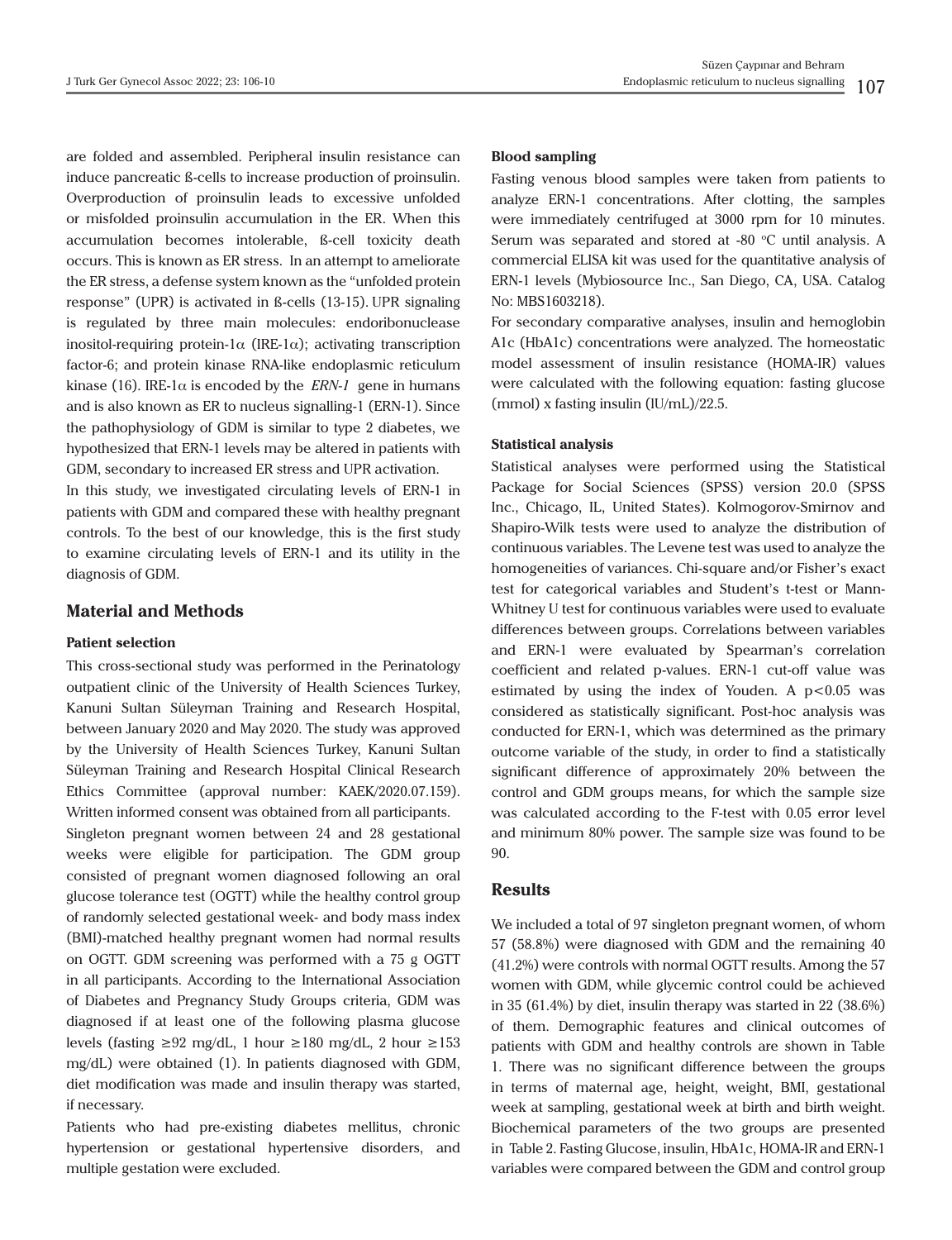and all were significantly higher in the GDM group compared to the control group (all;  $p < 0.001$ ).

Correlations between maternal ERN-1 levels and other clinical or biochemical variables were analyzed. No correlation was observed with any parameter other than HOMA-IR where there was a positive correlation with ERN-1 levels  $(r=0.329, p=0.016;$ Table 3).

According to the receiver operating characteristic analysis, ERN-1 level was a statistically significant parameter to predicting GDM. The cutoff value was 6.960 ng/mL for the diagnosis of GDM with a sensitivity of 78.9% and a specificity of 75.0% (p<0.001) (Figure 1).

### **Discussion**

In this study, the plasma ERN-1 levels, demographic characteristics and biochemical parameters of women with GDM and normoglycemic pregnant controls were compared. ERN-1 concentrations in patients with GDM were significantly higher than those of the healthy control group. Furthermore, serum ERN-1 concentrations were significantly positively correlated with HOMA-IR values. HOMA-IR values are derived from measurements of fasting insulin and fasting glucose values but, interestingly, the only correlation identified was between ERN-1 and the final HOMA-IR value while no correlation was observed with fasting insulin and fasting glucose. We suggest that plasma ERN-1 concentrations may be a novel and predictive parameter for GDM.

The pathogenesis of diabetes is not completely understood but growing evidence suggests that, during progression of disease,

loss of pancreatic ß-cell function and ultimate loss of ß-cell mass is accompanied by ER stress (13-15). Pancreatic ß-cells increase proinsulin production as a result of insulin-resistant peripheral tissues. The ER protein-folding mechanisms may be overwhelmed with the excess production of proteins, including proinsulin, translocated into the ER, resulting in ER stress. These unfolded proteins aggregate in the ER and activate downstream signaling mechanisms, which has been called the UPR (16). The UPR leads to protein translation attenuation and also triggers a mechanism to remove misfolded protein from the ER, which has been termed ER-associated degradation (17). IRE-1 acts as an ER stress sensor of unfolded proteins in the ER and triggers UPR. ERN-1 protein is a human homologue of the IRE-1.

Type 2 diabetes and GDM have similar physiopathological mechanisms, notably insulin resistance. Therefore, we hypothesized that ERN-1 concentrations may increase in the course of GDM, as they do in type 2 DM, secondary to increased ER stress and UPR. This study has demonstrated that ERN-1 concentrations were substantially increased in patients with GDM and provided evidence that increased ER stress may also perform a role in the pathophysiology of GDM, similar to type 2 diabetes.

## **Conclusion**

This study is the first to report that maternal ERN-1 levels are significantly higher in patients with GDM than in healthy, gestational week- and BMI-matched pregnant women.

|                                                                                                                                 | GDM group $(n=57)$   | Control group $(n=40)$ | p        |  |
|---------------------------------------------------------------------------------------------------------------------------------|----------------------|------------------------|----------|--|
| Age (years)                                                                                                                     | $32.40 \pm 6.15$     | $30.62 \pm 3.79$       | $0.108*$ |  |
| Maternal height (cm)                                                                                                            | $161.03 \pm 5.70$    | $162.37 \pm 4.49$      | $0.219*$ |  |
| Maternal weight (kg)                                                                                                            | $74.14 \pm 10.94$    | $71.80 \pm 6.14$       | 0.564    |  |
| Body mass index $(kg/m2)$                                                                                                       | $28.52 \pm 3.80$     | $27.21 \pm 1.86$       | 0.158    |  |
| Gestational week at sampling                                                                                                    | $27.43 \pm 3.33$     | $26.35 \pm 2.60$       | 0.060    |  |
| Gestatioanl week at birth                                                                                                       | $38.77 \pm 2.764$    | $39.12 \pm 2.20$       | 0.588    |  |
| Birth weight $(g)$                                                                                                              | $3226.70 \pm 721.95$ | $3254.55 \pm 346.03$   | 0.424    |  |
| *Asterisked p-values refer to p-values from Student's t-test, others to Mann-Whitney U test. GDM: Gestational diabetes mellitus |                      |                        |          |  |

**Table 1. Demographic features and clinical outcomes of the groups**

| Table 2. Biochemical parameters of women diagnosed with GDM and the control group |  |  |
|-----------------------------------------------------------------------------------|--|--|
|-----------------------------------------------------------------------------------|--|--|

|                                                                                                                                                    | GDM group $(n=57)$ | Control group $(n=40)$ | D                      |  |
|----------------------------------------------------------------------------------------------------------------------------------------------------|--------------------|------------------------|------------------------|--|
| Fasting glucose (mg/dL)                                                                                                                            | $95.36 \pm 13.26$  | $80.20 \pm 5.73$       | $< 0.001$ <sup>*</sup> |  |
| Insulin $(mU/L)$                                                                                                                                   | $12.87 \pm 3.04$   | $8.05 \pm 1.75$        | $< 0.001$ <sup>*</sup> |  |
| HbA <sub>1</sub> c $(\%)$                                                                                                                          | $5.93 \pm 0.87$    | $5.05 \pm 0.33$        | < 0.001                |  |
| HOMA-IR                                                                                                                                            | $3.03 \pm 0.80$    | $1.58 \pm 0.33$        | < 0.001                |  |
| $ERN-1$ (ng/mL)                                                                                                                                    | $9.70 \pm 5.24$    | $6.39 \pm 1.53$        | < 0.001                |  |
| *Asterisked payalues refer to payalues from Student's tatest others to Mann-Whitney U test GDM; Gestational diabetes mellitus FRN-1; FR to pucleus |                    |                        |                        |  |

\*Asterisked p-values refer to p-values from Student's t-test, others to Mann-Whitney U test. GDM: Gestational diabetes mellitus, ERN-1: ER to nucleus signalling-1, HbA1c: Hemoglobin A1c, HOMA-IR: Homeostasis model assessment of insulin resistance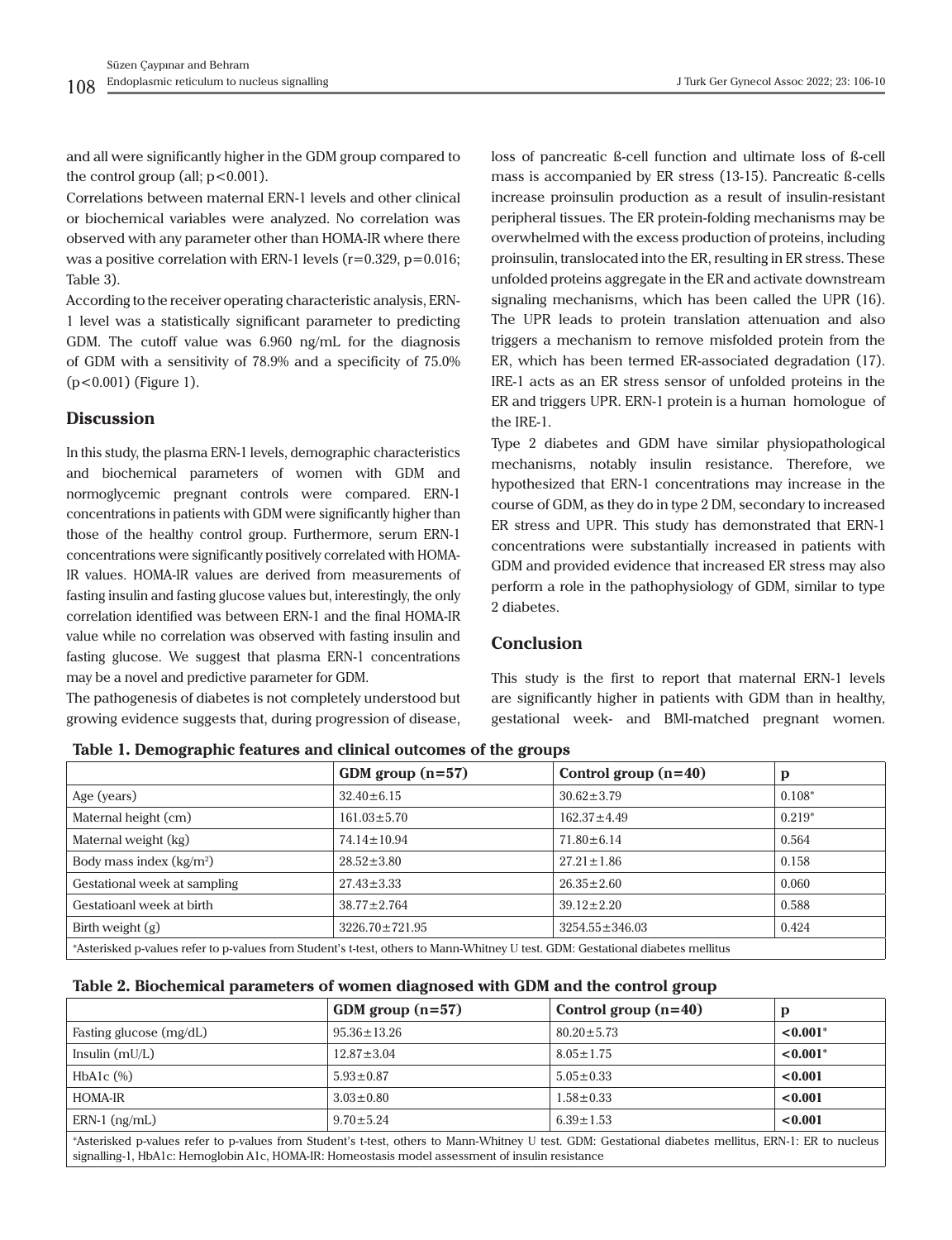

**Figure 1. Receiver operating characteristic curve showing the diagnostic utility of ER to nucleus signalling-1 in gestational diabetes mellitus**

**Table 3. Correlation analyses between ERN-1 concentration and other variables**

| ERN-1                                                           |          |       |  |  |
|-----------------------------------------------------------------|----------|-------|--|--|
|                                                                 | r        | p     |  |  |
| Age                                                             | $-0.322$ | 0.083 |  |  |
| Maternal height                                                 | $-0.021$ | 0.912 |  |  |
| Maternal weight                                                 | 0.168    | 0.375 |  |  |
| BMI                                                             | 0.231    | 0.220 |  |  |
| $HbA1c$ $(\%)$                                                  | 0.033    | 0.864 |  |  |
| Insulin $(mU/L)$                                                | 0.240    | 0.202 |  |  |
| Fasting glucose (mg/dL)                                         | 0.047    | 0.804 |  |  |
| <b>HOMA-IR</b>                                                  | 0.329    | 0.016 |  |  |
| Gestatioanl week at birth                                       | $-0.194$ | 0.304 |  |  |
| Birth weight $(g)$                                              | $-0.088$ | 0.644 |  |  |
| Gestational week at sampling                                    | 0.136    | 0.233 |  |  |
| ERN-1: ER to nucleus signalling-1, BMI: Body mass index, HbA1c: |          |       |  |  |

Hemoglobin A1c, HOMA-IR: Homeostasis model assessment of insulin resistance

Furthermore, ERN-1 concentration was positively correlated with HOMA-IR. Prompt recognition and management of GDM are essential to reduce the adverse fetal and maternal outcomes and protecting neonates and mothers from longterm complications. The OGTT, which is widely used for screening pregnant women at risk of GDM, is not comfortable and tolerable by many pregnant women. In this context, ERN-1 might be suggested as a potential marker to predict the development of GDM. ERN-1 should also be considered as a potential target for medical intervention in GDM.

*Ethics Committee Approval: The study was approved by the University of Health Sciences Turkey, Kanuni Sultan Süleyman Training and Research Hospital Clinical Research Ethics Committee (approval number: KAEK/2020.07.159).*

*Informed Consent: Written informed consent was obtained from all participants.*

*Peer-review: Externally peer-reviewed.*

*Author Contributions: Surgical and Medical Practices: S.S.Ç., M.B.; Concept: S.S.Ç., M.B.; Design: S.S.Ç., M.B.; Data Collection or Processing: S.S.Ç., M.B.; Analysis or Interpretation: S.S.Ç., M.B.; Literature Search: S.S.Ç., M.B.; Writing: S.S.Ç., M.B.*

*Conflict of Interest: No conflict of interest is declared by the authors.*

*Financial Disclosure: The authors declared that this study received no financial support.*

#### **References**

- 1. International Association of Diabetes and Pregnancy Study Groups Consensus Panel, Metzger BE, Gabbe SG, Persson B, Buchanan TA, Catalano PA, Damm P, et al. International association of diabetes and pregnancy study groups recommendations on the diagnosis and classification of hyperglycemia in pregnancy. Diabetes Care 2010; 33: 676-82.
- 2. Oğlak SC, Obut M. Expression of ADAMTS13 and PCNA in the placentas of gestational diabetic mothers. Int J Morphol 2021; 39: 38-44.
- 3. Kampmann U, Knorr S, Fuglsang J, Ovesen P. Determinants of Maternal Insulin Resistance during Pregnancy: An Updated Overview. J Diabetes Res 2019; 2019: 5320156.
- 4. Lain KY, Catalano PM. Metabolic changes in pregnancy. Clin Obstet Gynecol 2007; 50: 938-48.
- 5. Lapolla A, Dalfrà MG, Mello G, Parretti E, Cioni R, Marzari C, et al. Early detection of insulin sensitivity and beta-cell function with simple tests indicates future derangements in late pregnancy. J Clin Endocrinol Metab 2008; 93: 876-80.
- 6. Feig DS, Hwee J, Shah BR, Booth GL, Bierman AS, Lipscombe LL. Trends in incidence of diabetes in pregnancy and serious perinatal outcomes: a large, population-based study in Ontario, Canada, 1996-2010. Diabetes Care 2014; 37: 1590-6.
- 7. Kim SY, Saraiva C, Curtis M, Wilson HG, Troyan J, Sharma AJ. Fraction of gestational diabetes mellitus attributable to overweight and obesity by race/ethnicity, California, 2007-2009. Am J Public Health 2013; 103: e65-72.
- 8. Bardenheier BH, Elixhauser A, Imperatore G, Devlin HM, Kuklina EV, Geiss LS, et al. Variation in prevalence of gestational diabetes mellitus among hospital discharges for obstetric delivery across 23 states in the United States. Diabetes Care 2013; 36: 1209-14.
- 9. Fadl HE, Ostlund IK, Magnuson AF, Hanson US. Maternal and neonatal outcomes and time trends of gestational diabetes mellitus in Sweden from 1991 to 2003. Diabet Med 2010; 27: 436-41.
- 10. Oğlak SC, Bademkıran MH, Obut M. Predictor variables in the success of slow-release dinoprostone used for cervical ripening in intrauterine growth restriction pregnancies. J Gynecol Obstet Hum Reprod 2020; 49: 101739.